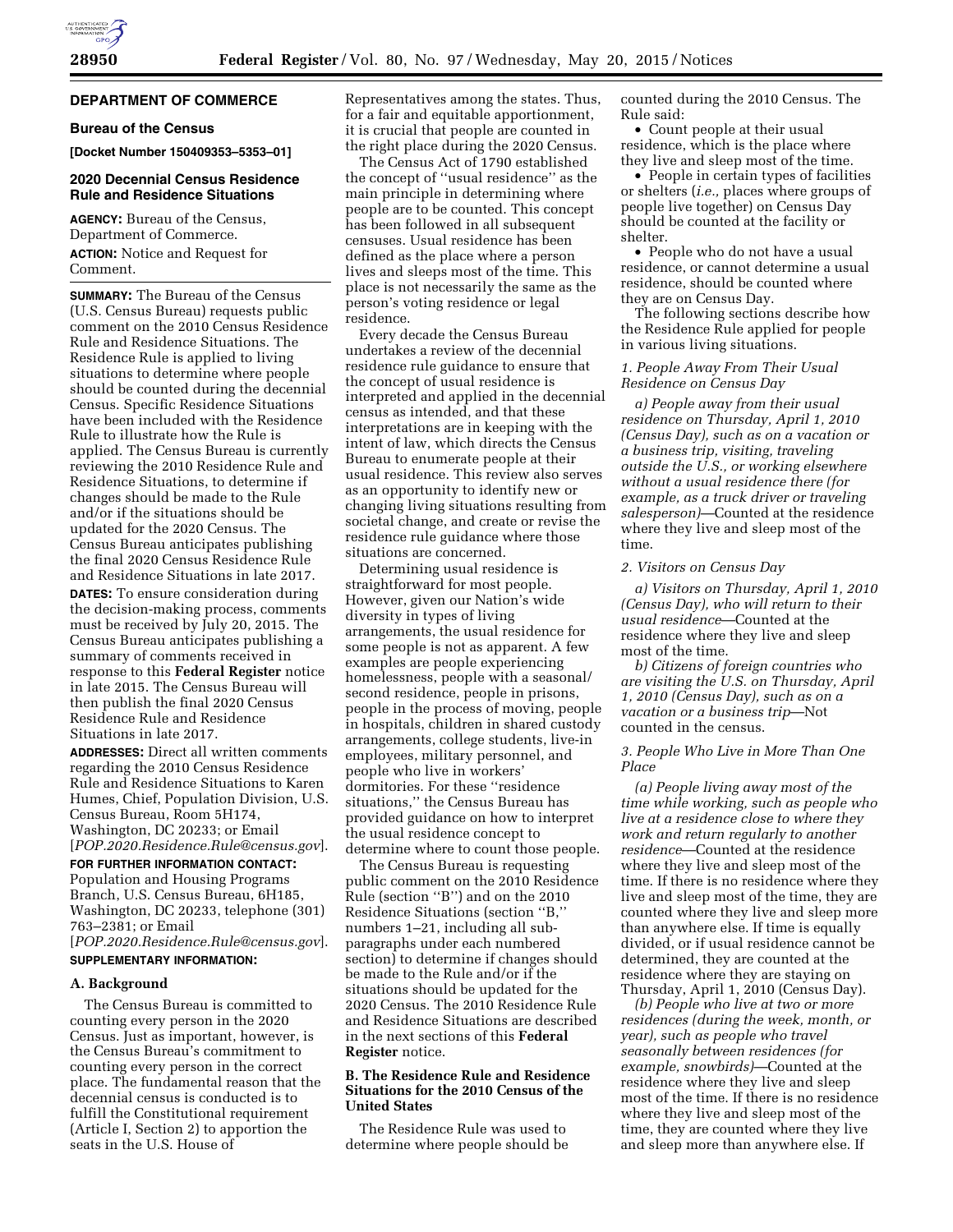time is equally divided, or if usual residence cannot be determined, they are counted at the residence where they are staying on Thursday, April 1, 2010 (Census Day).

*(c) Children in shared custody or other arrangements who live at more than one residence*—Counted at the residence where they live and sleep most of the time. If time is equally divided, they are counted at the residence where they are staying on Thursday, April 1, 2010 (Census Day).

# *4. People Without a Usual Residence*

*(a) People who cannot determine a usual residence*—Counted where they are staying on Thursday, April 1, 2010 (Census Day).

*(b) People at soup kitchens and regularly scheduled mobile food vans*— Counted at the residence where they live and sleep most of the time. If they do not have a place they live and sleep most of the time, they are counted at the soup kitchen or mobile food van location where they are on Thursday, April 1, 2010 (Census Day).

*(c) People at targeted non-sheltered outdoor locations*—Counted at the outdoor location where people experiencing homelessness stay without paying.

#### *5. Students*

*(a) Boarding school students living away from their parental home while attending boarding school below the college level, including Bureau of Indian Affairs boarding schools*—Counted at their parental home rather than at the boarding school.

*(b) College students living at their parental home while attending college*— Counted at their parental home.

*(c) College students living away from their parental home while attending college in the U.S. (living either oncampus or off-campus)*—Counted at the on-campus or off-campus residence where they live and sleep most of the time.

*(d) College students living away from their parental home while attending college in the U.S. (living either oncampus or off-campus) but staying at their parental home while on break or vacation*—Counted at the on-campus or off-campus residence where they live and sleep most of the time.

*(e) U.S. college students living outside the U.S. while attending college outside the U.S.*—Not counted in the census.

*(f) Foreign students living in the U.S. while attending college in the U.S. (living either on-campus or offcampus)*—Counted at the on-campus or off-campus residence where they live and sleep most of the time.

## *6. Movers on Census Day*

*(a) People who move into a residence on Thursday, April 1, 2010 (Census Day), who have not been listed on a questionnaire for any residence*— Counted at the residence they move into on Census Day.

*(b) People who move out of a residence on Thursday, April 1, 2010 (Census Day), and have not moved into a new residence on Thursday, April 1, 2010, and who have not been listed on a questionnaire for any residence*— Counted at the residence from which they moved.

*(c) People who move out of a residence or move into a residence on Thursday, April 1, 2010 (Census Day), who have already been listed on a questionnaire for any residence*—If they have already been listed on one questionnaire, do not list them on any other questionnaire.

## *7. People Who Are Born or Die on Census Day*

*(a) Babies born on or before 11:59:59 p.m. on Thursday, April 1, 2010 (Census Day)*—Counted at the residence where they will live and sleep most of the time, even if they are still in the hospital on April 1, 2010 (Census Day).

*(b) Babies born after 11:59:59 p.m. on Thursday, April 1, 2010 (Census Day)*— Not counted in the census.

*(c) People who die before Thursday, April 1, 2010 (Census Day)*—Not counted in the census.

*(d) People who die on Thursday, April 1, 2010 (Census Day)*—Counted in the census if they are alive at any time on April 1, 2010.

#### *8. Nonrelatives of the Householder*

*(a) Roomers or boarders*—Counted at the residence where they live and sleep most of the time.

*(b) Housemates or roommates*— Counted at the residence where they live and sleep most of the time.

*(c) Unmarried partners*—Counted at the residence where they live and sleep most of the time.

*(d) Foster children or foster adults*— Counted at the residence where they live and sleep most of the time.

*(e) Live-in employees, such as caregivers or domestic workers*— Counted at the residence where they live and sleep most of the time.

#### *9. U.S. Military Personnel*

*(a) U.S. military personnel living in military barracks in the U.S.*—Counted at the military barracks.

*(b) U.S. military personnel living in the U.S. (living either on base or off base) but not in barracks*—Counted at the residence where they live and sleep most of the time.

*(c) U.S. military personnel on U.S. military vessels with a U.S. homeport*— Counted at the onshore U.S. residence where they live and sleep most of the time. If they have no onshore U.S. residence, they are counted at their vessel's homeport.

*(d) People in military disciplinary barracks and jails in the U.S.*—Counted at the facility.

*(e) People in military treatment facilities with assigned active duty patients in the U.S.*—Counted at the facility if they are assigned there.

*(f) U.S. military personnel living on or off a military installation outside the U.S., including dependents living with them*—Counted as part of the U.S. overseas population. They should not be included on any U.S. census questionnaire.

*(g) U.S. military personnel on U.S. military vessels with a homeport outside the U.S.*—Counted as part of the U.S. overseas population. They should not be included on any U.S. census questionnaire.

## *10. Merchant Marine Personnel on U.S. Flag Maritime/Merchant Vessels*

*(a) Crews of U.S. flag maritime/ merchant vessels docked in a U.S. port or sailing from one U.S. port to another U.S. port on Thursday, April 1, 2010 (Census Day)*—Counted at the onshore U.S. residence where they live and sleep most of the time. If they have no onshore U.S. residence, they are counted at their vessel. If the vessel is docked in a U.S. port, crew members with no onshore U.S. residence are counted at the port. If the vessel is sailing from one U.S. port to another U.S. port, crew members with no onshore U.S. residence are counted at the port of departure.

*(b) Crews of U.S. flag maritime/ merchant vessels engaged in U.S. inland waterway transportation on Thursday, April 1, 2010 (Census Day)*—Counted at the onshore residence where they live and sleep most of the time.

*(c) Crews of U.S. flag maritime/ merchant vessels docked in a foreign port, sailing from one foreign port to another foreign port, sailing from a U.S. port to a foreign port, or sailing from a foreign port to a U.S. port on Thursday, April 1, 2010 (Census Day)*—Not counted in the census.

### *11. Foreign Citizens in the U.S.*

*(a) Citizens of foreign countries living in the U.S.*—Counted at the U.S. residence where they live and sleep most of the time.